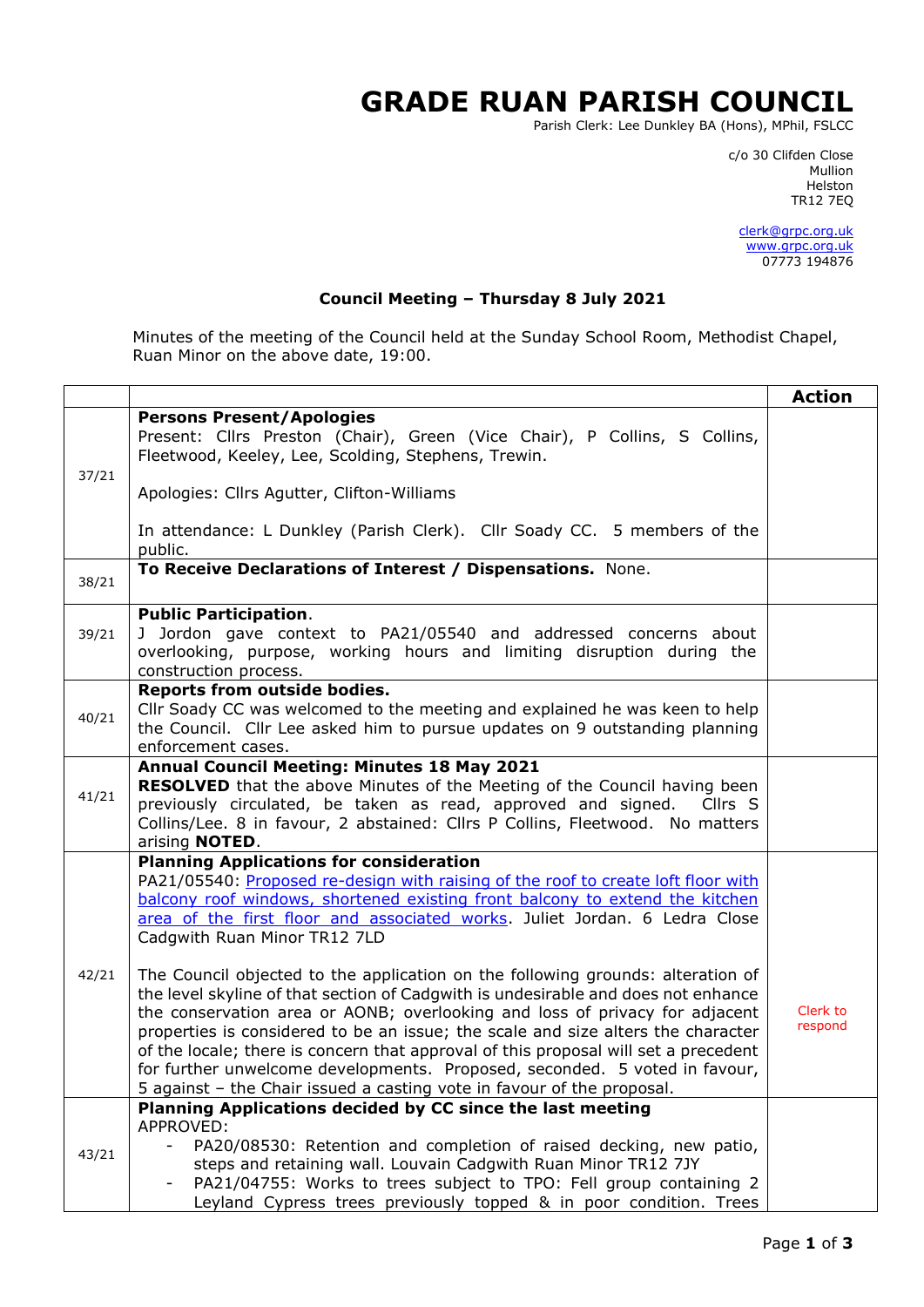|       | roadside and leaning over adjacent property. Replant 2 Monterey<br>Cypress back from road. High Massetts Prazegooth Lane Cadgwith                              |              |                            |
|-------|----------------------------------------------------------------------------------------------------------------------------------------------------------------|--------------|----------------------------|
|       | <b>REFUSED:</b><br>PA21/01079: Outline planning application with all matters reserved for<br>$\overline{\phantom{a}}$                                          |              |                            |
|       | the construction of an affordable dwelling. Land Adj To Maen Veor Barn                                                                                         |              |                            |
|       | Hill Cadgwith Ruan Minor Helston                                                                                                                               |              |                            |
| 44/21 | Preapplications, consultations and appeals.<br>PA21/01311/PREAPP: Deferred to a future meeting.                                                                |              |                            |
|       | <b>Finance report and Payments</b>                                                                                                                             |              |                            |
|       | RESOLVED to adopt the most recent Finance Report and authorise the                                                                                             |              |                            |
|       | payments of Accounts Outstanding:<br>L Carter<br>Cleaning x2, Footpath widening                                                                                | 105.00       |                            |
|       | SW Playground Insp<br>Playground Inspection                                                                                                                    | 30.00        |                            |
|       | R Sanders<br>Strimming, repairs, PROW                                                                                                                          | 1969.27      |                            |
|       | Benches x3<br><b>Better Benches</b>                                                                                                                            | 550.00       |                            |
| 45/21 | Serpentine Design<br>Map design work                                                                                                                           | 600.00       |                            |
|       | Randle Thomas<br>Deposit for Winch House purchase                                                                                                              | 5000.00      |                            |
|       | <b>Training for Cllrs</b><br><b>CALC</b>                                                                                                                       | 180.00       |                            |
|       | <b>Biffa</b><br>Dog Waste emptying - Summer                                                                                                                    | 261.70       |                            |
|       | Parc Signs<br>Supply and Install map                                                                                                                           | 662.08       |                            |
|       | X2 months<br><b>Staffing</b>                                                                                                                                   | 1215.27      |                            |
|       |                                                                                                                                                                |              |                            |
|       | Cllrs P Collins/Trewin. Unanimous.                                                                                                                             |              |                            |
|       | "20 is Plenty" Cornwall-wide campaign                                                                                                                          |              |                            |
|       | <b>RECEIVED</b> information as above $(1, 2, 3)$ . Concerns were raised that a default                                                                         |              |                            |
|       | limit in built-up areas may mean trunk roads are affected - such as the A394                                                                                   |              |                            |
| 46/21 | through Breage and Rame, or the A39 through Perranarworthal. The Council<br>were in favour of targeted 20mph limits, particularly around schools, rather than  |              | Clerk to<br>respond        |
|       | RESOLVED to feedback to the campaign as above.<br>default limits.                                                                                              | <b>Cllrs</b> |                            |
|       | Keeley/Lee. 7 voted in favour, 3 against: Cllrs P Collins, S Collins, Green.                                                                                   |              |                            |
|       | <b>Playground Inspection</b>                                                                                                                                   |              |                            |
| 47/21 | <b>RECEIVED</b> a report as above. No actions needed as a result, although the spring                                                                          |              |                            |
|       | on the gate needs addressing, and tensioning the zip wire.<br><b>Commons Application 3003: removing land registered as Common Land</b>                         |              |                            |
| 48/21 | NOTED a draft decision as above to reject the deregistering of common land at                                                                                  |              |                            |
|       | Beach Cottage, Cadgwith. The Council welcomed the draft decision.                                                                                              |              |                            |
|       | <b>Additional hedge maintenance</b>                                                                                                                            |              |                            |
|       | <b>CONSIDERED</b> taking responsibility for maintenance of trimming the <b>hedge-side</b>                                                                      |              |                            |
|       | adjacent to pavement from Treleague Cross to White House corner and to adjust<br>budget heading from Verges and Weeds to include Hedges. The Council felt that |              |                            |
| 49/21 | the landowner should be approached to ask to cut, or fund the cutting.                                                                                         |              | Cllr Preston to            |
|       | <b>RESOLVED</b> not to cut the hedge but to spend up to £320 for a days work on                                                                                |              | pursue                     |
|       | additional maintenance at various other locations. Cllrs Fleetwood/Scolding.                                                                                   |              |                            |
|       | Unanimous.                                                                                                                                                     |              |                            |
| 50/21 | <b>Representative to Grade Ruan Recreation Ground Committee</b><br>No Cllr was <b>APPOINTED</b> . Item deferred.                                               |              |                            |
|       |                                                                                                                                                                |              |                            |
| 51/21 | <b>Social Media and Electronic Communication Policy</b><br><b>CONSIDERED</b> a <b>draft</b> as above and <b>RESOLVED</b> to<br>adopt.                          | <b>Cllrs</b> | Clerk to                   |
|       | Scolding/Trewin. Unanimous.                                                                                                                                    |              | publish                    |
|       | Winch House purchase update                                                                                                                                    |              |                            |
|       | NOTED that contracts were exchanged on 8 <sup>th</sup> July 2021 and that the balance                                                                          |              | Clerk to write<br>to MP    |
|       | will be paid within five working days of the receipt of evidence of the lifting of a                                                                           |              |                            |
| 52/21 | restriction on the property. The time this will take depends upon the workload<br>of the Charity Commission, and this could be 5 months. The Council wish to   |              | Clerk and Cllr<br>Green to |
|       | write to the MP to highlight the issue. The Council thanked all those involved                                                                                 |              | organise                   |
|       | who helped to bring it about. Considered, and supported the organisation of,                                                                                   |              | online briefing            |
|       | an online information briefing session for Cllrs and the general public.                                                                                       |              |                            |